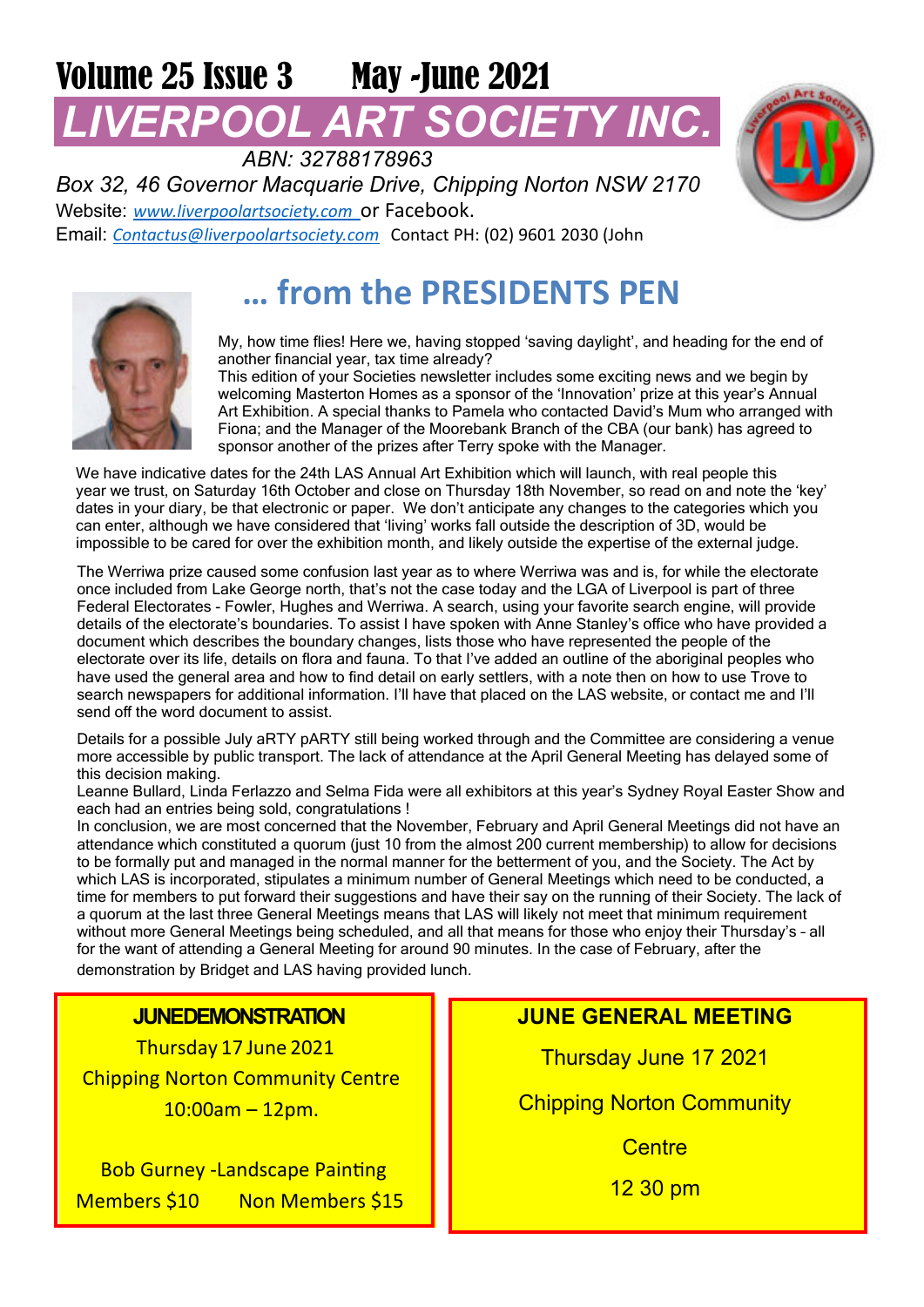#### **CPAC Honours Gina Sinozich**

**GINA** – is an exhibition of the works of long-time LAS member Gina Sinozich who died last year. The exhibition is on at Casula powerhouse 15 May – 18 July. The Exhibition Launch is on Saturday 15 May,  $2 - 4$ 



*GINA* is an exhibition that brings together works from Gina's artistic career to tell her personal story. This is the story of a woman who used art as a way to cope and overcome the difficult experiences of her life but also to capture all of the beauty, love and joy that filled her life.

Gina Sinozich was born in Senovik, Istria (Croatia) 1930, secretly migrated to Australia in 1957 and moved into her home in Casula, Australia in 2000 where she lived until her death in 2020.

Gina first started painting when she was 70 years old and was a prolific painter, painting nearly every day for almost 20 years. Initially painting on found materials, the self-taught artist documented her personal experiences and world events that impacted on her personally.

Gina's work is held in major and private collections around the world including National Gallery Australia, ACT; Australian Maritime Museum, NSW; The Australian War Memorial, ACT; Maritime and History Museum of the Croatian Littoral, Rijeka, Croatia and an extensive collection held by Liverpool Council at Casula Powerhouse Arts Centre.

**Image: Gina Sinozich,** *Me***, 2006. Oil on board. Courtesy of the estate of Gina Sinozich.**

#### **SYMPATHY**

Sincerest sympathies from all of us at The Liverpool Art Society to Kerry Walsh on the recent sad loss of her husband.

#### **NOTICE**

Your committeeis in the process of reviewing the LAS constitution to ensure complienece with changes to the March meeting, as the cost of posting in response to and EFT transaction has become prohibitive.

We will continue to provide a reciept: To new members via the 'Welcome 'letter,

For payments made by cash or cheque

By specific request.

As with many finacial transactions in today's world, we encourage Direct Deposit to BSB 062 196 account - Liverpool Art Society inc Account number 10439658

### **HAPPY BIIRTHDAY**

To all our members celebrating a birthday in May or June congratulations making it this far have a wonderful day and best wishes for the following year.

### **PRINTER FOR SALE - Make an Offer.**

LAS has an Epson WF 7725, Workforce A3+ printer, purchased in May 2019 from Harvey Norman for \$526.00, which is not being used as originally planned, in fact has had very little use.

To provide an opportunity to all members MAKE ME AN OFFER by Friday 8th May, 2021 ; to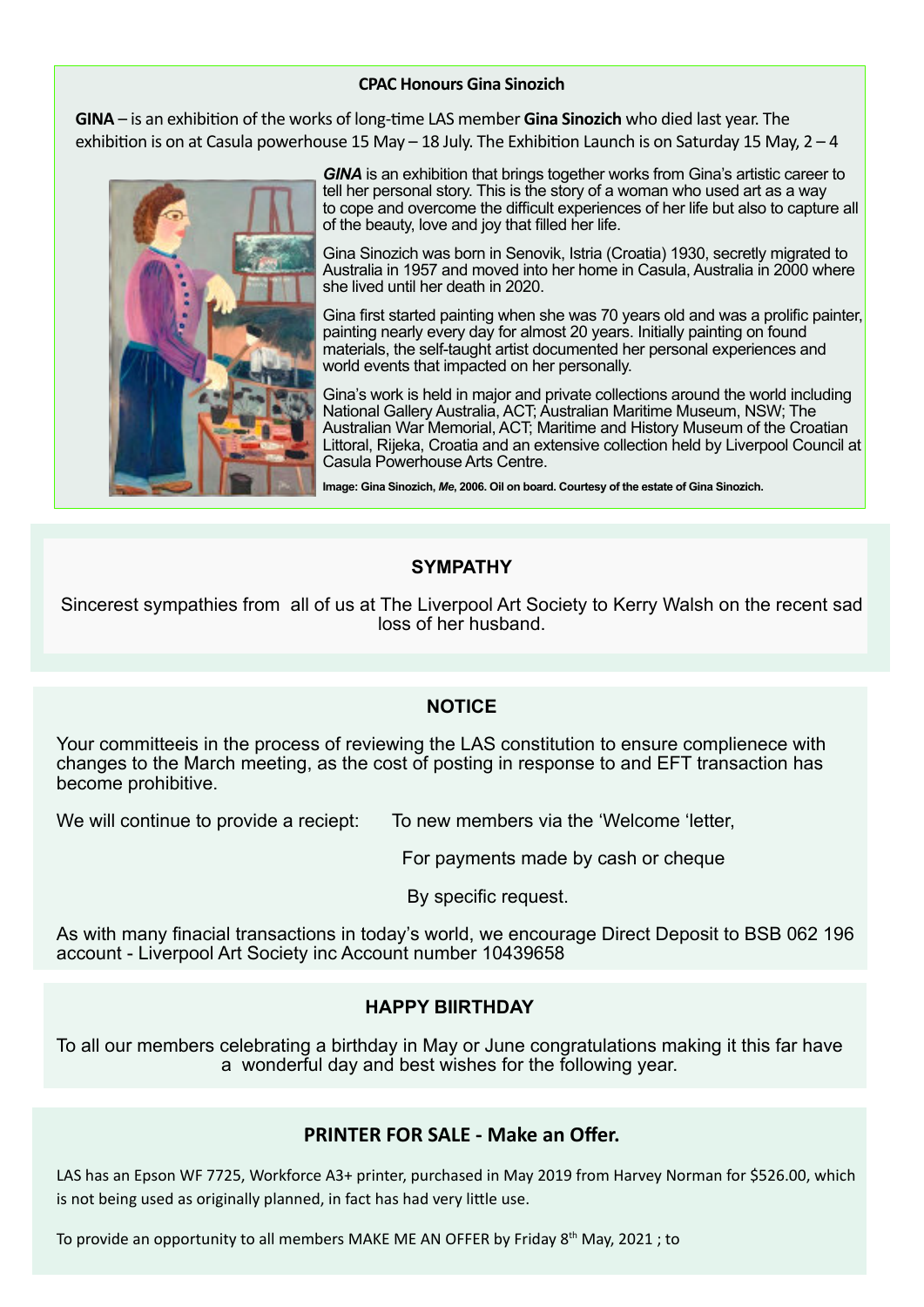



#### **Landscape Demonstration**

This month we welcome Bob Gurney, as guest artist, who will give a demonstration on Landscape painting.

Bob is a well known and respect local artist who has had an extensive career in the Art industry.

If you have not yet had the pleasure of attending one of Bob's demonstrations, don't miss this opportunity. Bob's easy and informative manner, subject matter and ability to engage with his audience makes this demonstration a must.

Bob Gurney Thursday 17th June 2021 10 am to Noon Members \$10 Non members \$15 Chipping Norton Community Centre (next to public school)

# **February Demonstration with Bridget Dolan**

*Bridget inspired us all, demonstrating her use of the dramatic CHIAROSCURO lighting, a technique used by Caravaggio in the 16/17th Century and by modern artists such as Bill Henson. It was interesting to see how her background in Dance influences her use of theatrical lighting and movement.* – **Di Hallinan**

Many of you will be familiar with Bridget Dolan's award winning paintings.

Bridget's style of painting is influenced by the works of the 16th Century artist known as Caravaggio. He too combined realism with the strong contrast of light and dark - known as chiaroscuro - to dramatic effect. Bridget begins with <sup>a</sup> very thin and fluid Acrylic paint to establish the basic shapes and tones of her subject and avoid lumps and brush strokes.



She mixes her own very dark colour and from this, creates a range of greys that will be incorporated into all aspects of the painting - flesh, clothing etc.

Working on a large canvas (about 1.2 metres square) and using an airbrush, Bridget outlines the head, arms and torso of a female figure, taking care to check proportions and angles. Then with a very large brush she spreads the dark colour across the background, brushing in different directions to smooth it out. Brushes are cleaned regularly with a rag to avoid lumps.

Once the tonal underpainting is established and the acrylic paint is dry, Bridget switches to Oil paint, again thinned and easy to spread. The Oils are applied in the same manner as the Acrylics, with final adjustments made to angles and colour before finer details are added. Bridget reminds us to be conscious of the direction of the light source in the image before applying highlights to the figure. Although we didn't get to see this large work finished in the relatively short time allotted, we did gain new insights into the exciting world of painting - THANK YOU Bridget! - **Pamela Rodoreda**